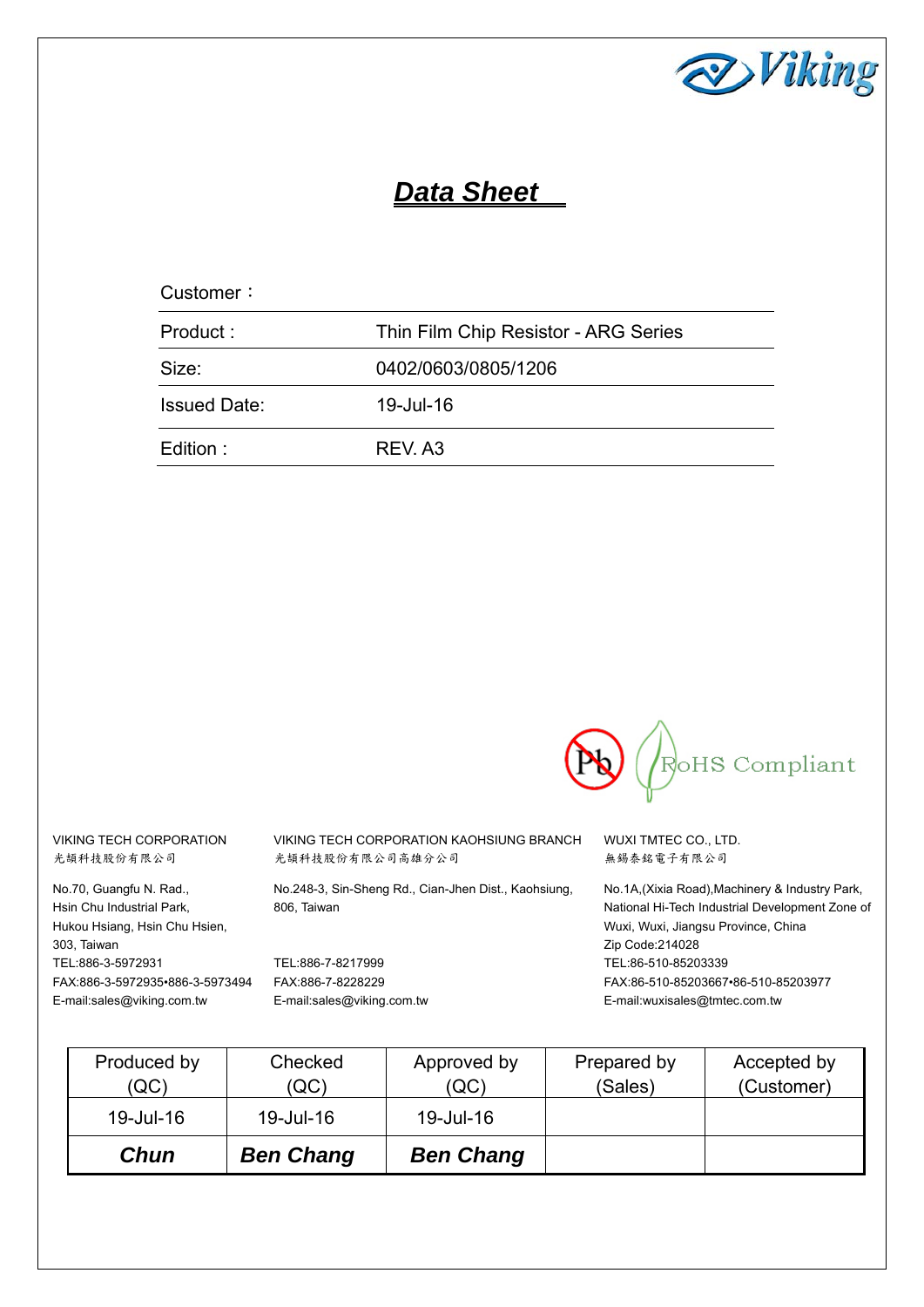

# **Thin Film Chip Resistor (ARG Series)**

#### ■**Features**

- -Advanced thin film technology
- -SMD Type designed for automatic insertion
- $-$ Wide resistance range 1ohm  $\sim$  2.49Mega ohm

#### ■**Applications**

- -Medical Equipment
- -Testing / Measurement Equipment
- -Printer Equipment
- Automatic Equipment Controller
- -Converters
- -Communication Device, Cell Phone, GPS, PDA



# ■**Construction**



| 1 Alumina Substrate | <b>4</b> Edge Electrode | 7 Resistor Layer |
|---------------------|-------------------------|------------------|
| 2 Bottom Electrode  | <b>S</b> Barrier Layer  | 8 Overcoat       |
| 3 Top Electrode     | 6 External Electrode    | <b>9</b> Marking |

## ■**Dimensions** Unit: mm

| <b>Type</b> | <b>Size</b><br>(Inch) |                 | W               |                 | D <sub>1</sub> | D <sub>2</sub>  | Weight<br>(g)<br>(1000pcs) |
|-------------|-----------------------|-----------------|-----------------|-----------------|----------------|-----------------|----------------------------|
| ARG02       | 0402                  | $1.00 \pm 0.05$ | $0.50 + 0.05$   | $0.30 \pm 0.10$ | $0.20 + 0.10$  | $0.20 \pm 0.10$ | 0.54                       |
| ARG03       | 0603                  | $.60{\pm}0.10$  | $0.80{\pm}0.10$ | $0.45 \pm 0.10$ | $0.30+0.20$    | $0.30{\pm}0.20$ | 1.83                       |
| ARG05       | 0805                  | $2.00 \pm 0.15$ | $1.25 \pm 0.15$ | $0.50+0.10$     | $0.30+0.20$    | $0.40{\pm}0.20$ | 4.71                       |
| ARG06       | 1206                  | $3.10 \pm 0.15$ | $.55 \pm 0.15$  | $0.55 \pm 0.10$ | $0.42\pm0.20$  | $0.35 \pm 0.25$ | 9.02                       |

# ■**Part Numbering**

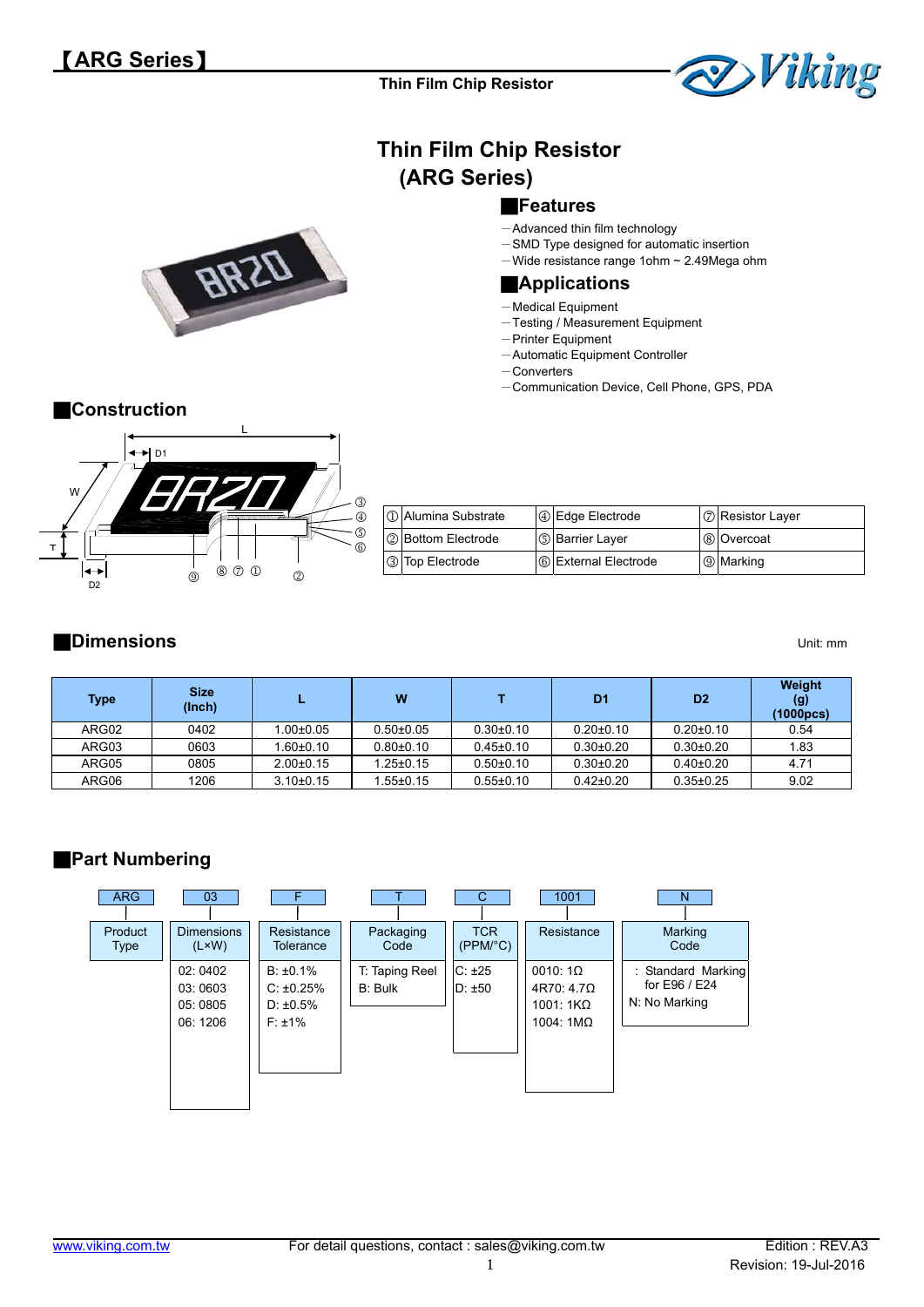

## ■**Derating Curve**



# ■**Standard Electrical Specifications**

| <b>Item</b>  | <b>Power</b><br>Rating | <b>Operating</b><br>Temp. Range | Max.<br><b>Operating</b>             | Max.<br><b>Overload</b> |       | <b>TCR</b><br>(PPM/°C) |                            |     |            |  |  |  |
|--------------|------------------------|---------------------------------|--------------------------------------|-------------------------|-------|------------------------|----------------------------|-----|------------|--|--|--|
| <b>Type</b>  | at $70^{\circ}$ C      |                                 | <b>Voltage</b>                       | <b>Voltage</b>          | ±0.1% | ±0.25%                 | ±0.5%                      | ±1% |            |  |  |  |
| ARG02 (0402) | 1/16W                  | $-55 - +155$ °C                 | 50V                                  | 100V                    |       | $4.7Q - 255KQ$         |                            |     |            |  |  |  |
| ARG03 (0603) | 1/10W                  | -55 $\sim$ +155°C               | 75V                                  | 150V                    |       | ±25<br>±50             |                            |     |            |  |  |  |
| ARG05 (0805) | 1/8W                   | $-55 \sim +155$ °C              | 300V<br>$1\Omega - 2M\Omega$<br>150V |                         |       |                        |                            |     |            |  |  |  |
| ARG06 (1206) | 1/4W                   | $-55 - +155$ °C                 | 200V                                 | 400V                    |       |                        | $1\Omega$ - 2.49M $\Omega$ |     | ±25<br>±50 |  |  |  |

Operating Voltage= $\sqrt{(P^*R)}$  or Max. operating voltage listed above, whichever is lower.

Overload Voltage=2.5\*√(P\*R) or Max. overload voltage listed above, whichever is lower.

Viking is capable of manufacturing the optional spec based on customer's requirement.

**(Lower Resistance:1~10Ω ; High Power Rating)**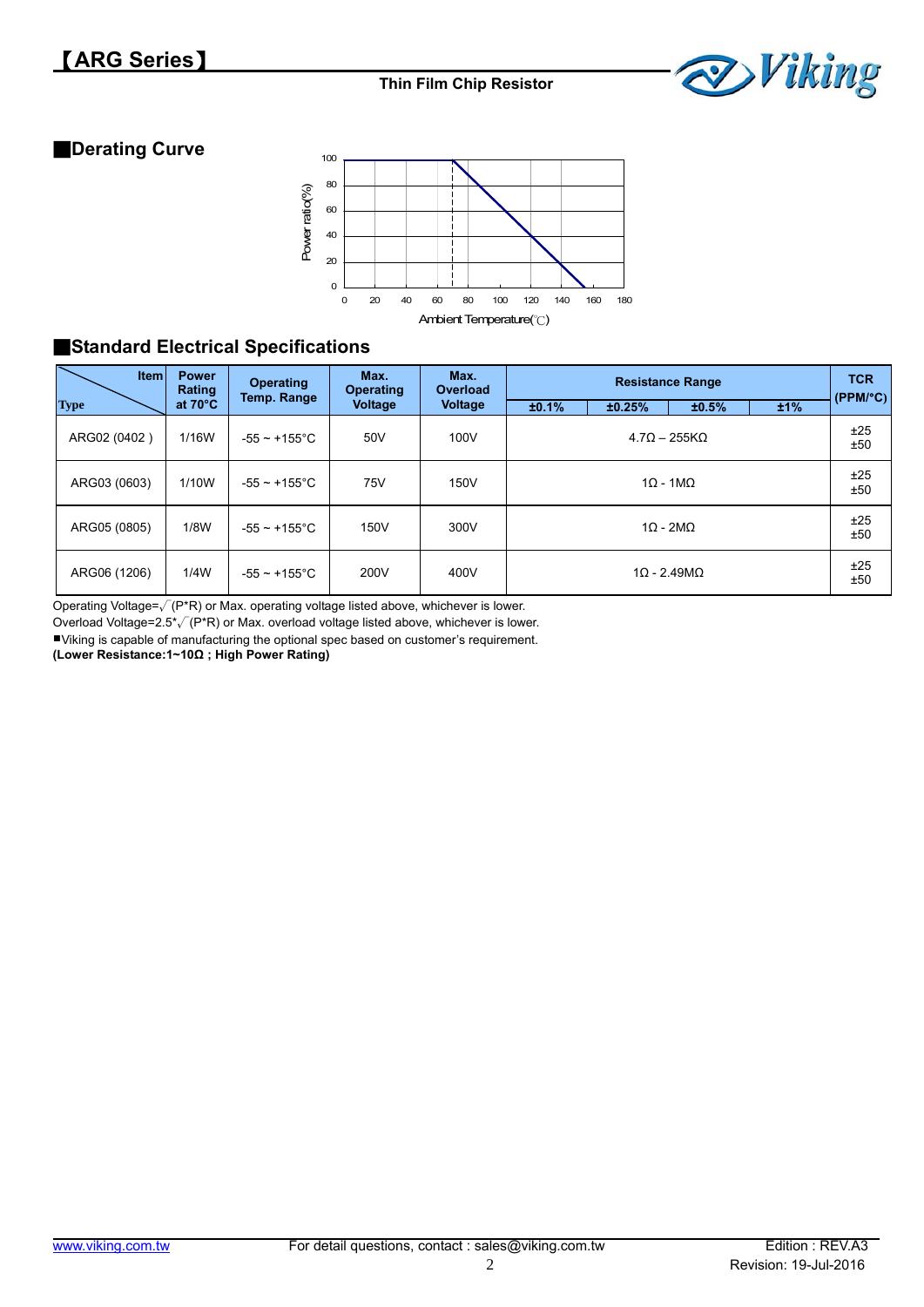

### ■**Environmental Characteristics**

| <b>Item</b>                                       | <b>Requirement</b>           | <b>Test Method</b>                                                                                      |
|---------------------------------------------------|------------------------------|---------------------------------------------------------------------------------------------------------|
| Temperature Coefficient of Resistance<br>(T.C.R.) | As Spec.                     | MIL-STD-202 Method 304<br>+25/-55/+25/+125/+25°C                                                        |
| Short Time Overload                               | $\Delta$ R $\pm$ 0.2%        | JIS-C-5201-1 5.5<br>RCWV*2.5 or Max. overload voltage whichever is<br>lower for 5 seconds               |
| Insulation Resistance                             | $>9999$ MQ                   | MIL-STD-202 Method 302<br>Apply $100V_{DC}$ for 1 minute                                                |
| Endurance                                         | $\Delta$ R±0.5%              | MIL-STD-202 Method 108A<br>70±2°C, RCWV for 1000 hrs with 1.5 hrs "ON" and 0.5<br>hrs "OFF"             |
| Damp Heat with Load                               | $\Delta$ R <sub>±0.5</sub> % | MIL-STD-202 Method 103B<br>40±2°C, 90~95% R.H. RCWV for 1000 hrs with 1.5<br>hrs "ON" and 0.5 hrs "OFF" |
| <b>Bending Strength</b>                           | $\Delta$ R $\pm$ 0.1%        | JIS-C-5201-1 6.1.4<br>Bending amplitude 3 mm for 10 seconds                                             |
| Solderability                                     | 95% min. coverage            | MIL-STD-202 Method 208H<br>$245+5$ °C for 3 seconds                                                     |
| Resistance to Soldering Heat                      | $\Delta$ R $\pm$ 0.1%        | MIL-STD-202 Method 210E<br>260±5°C for 10 seconds                                                       |
| Dielectric Withstand Voltage                      | By Type                      | MIL-STD-202 Method 301<br>Max. overload voltage for 1 minute                                            |
| <b>Thermal Shock</b>                              | $\Delta$ R $\pm$ 0.2%        | MIL-STD-202 Method 107G<br>-55 $\degree$ C ~150 $\degree$ C, 100 cycles                                 |
| Low Temperature Operation                         | $\Delta$ R±0.5%              | JIS-C-5201-1 7.1<br>1 hour, -65°C, followed by 45 minutes of RCWV                                       |

RCWV(Rated continuous working voltage)=  $\sqrt{(P^*R)}$  or Max. Operating voltage whichever is lower

**Storage Temperature: 15~28C; Humidity < 80%RH** 

#### ■**Soldering Condition**



(1) Time of IR reflow soldering at maximum temperature point  $260^{\circ}$ C: 10s

- (2) Time of wave soldering at maximum temperature point  $260^{\circ}$ C: 10s
- (3) Time of soldering iron at maximum temperature point  $410^{\circ}$ C: 5s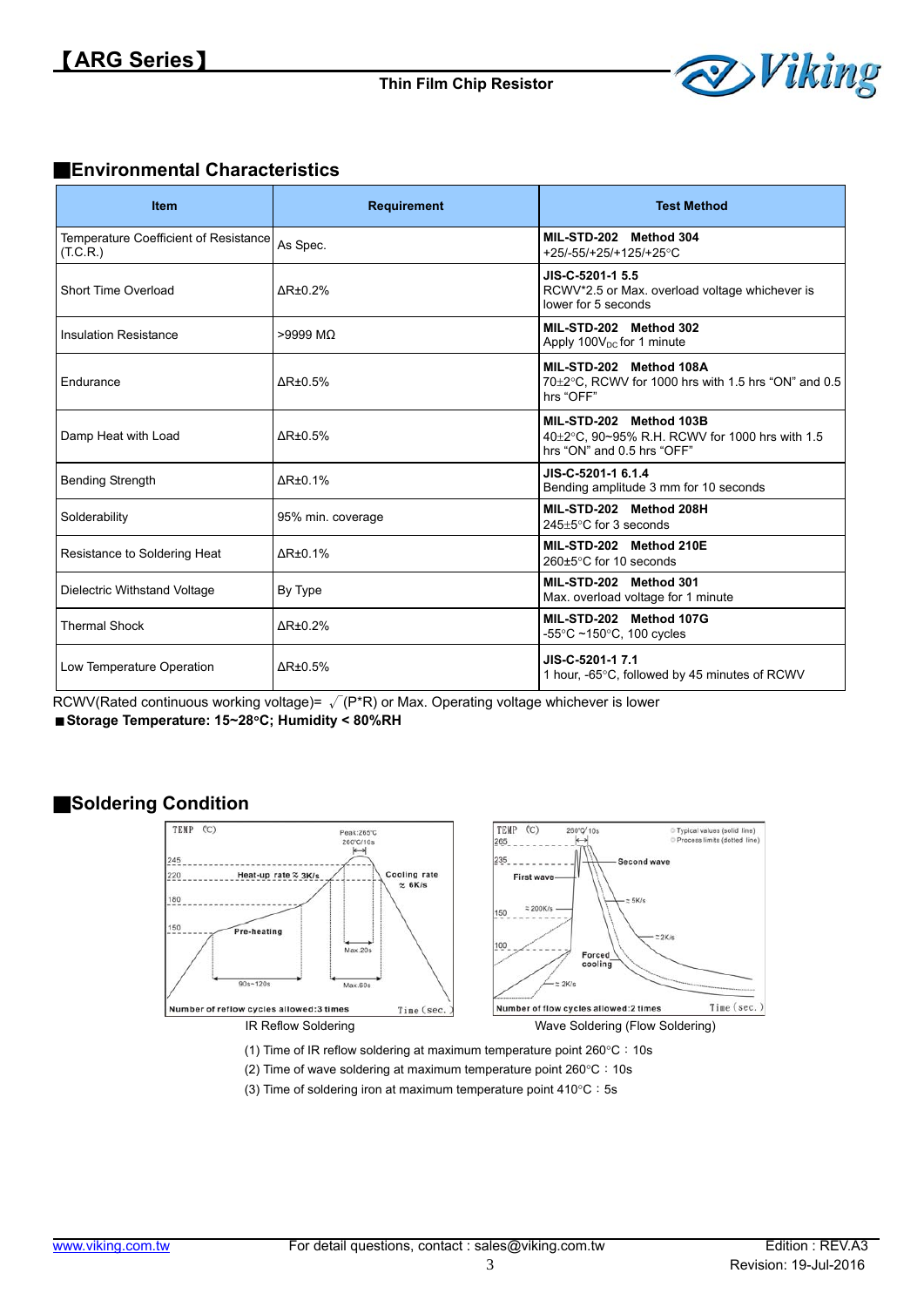

#### **Marking**

0603 3digit marking



3digit marking for Example: 14C=13K7Ω 13C=13K3Ω 68B=4K99Ω 68X=49.9Ω

#### **Marking Table**

| Code              |                 | E96             | Code            | <b>E96</b>      |       | Code            |                 | E96             | Code               | E96       |             |
|-------------------|-----------------|-----------------|-----------------|-----------------|-------|-----------------|-----------------|-----------------|--------------------|-----------|-------------|
| 01                |                 | 100             | 25              | 178             |       | 49              |                 | 316             | 73                 | 562       |             |
| 02                |                 | 102             | 26              | 182             |       | 50              |                 | 324             | 74                 | 576       |             |
| 03                |                 | 105             | 27              | 187             |       | 51              |                 | 332             | 75                 | 590       |             |
| 04                |                 | 107             | 28              | 191             |       | 52              |                 | 340             | ${\bf 76}$         | 604       |             |
| 05                |                 | 110             | 29              | 196             |       | 53              |                 | 348             | 77                 | 619       |             |
| 06                |                 | 113             | 30              | 200             |       | 54              |                 | 357             | 78                 | 634       |             |
| 07                | 115             |                 | 31              | 205             |       | 55              |                 | 365             | 79                 | 649       |             |
| 08                |                 | 118             | 32              | 210             |       | 56              |                 | 374             | 80                 | 665       |             |
| 09                |                 | 121             | 33              | 215             |       | 57              |                 | 383             | 81                 | 681       |             |
| 10                |                 | 124             | 34              | 221             |       | 58              |                 | 392             | 82                 | 698       |             |
| 11                |                 | 127             | 35              | 226             |       | 59              |                 | 402             | 83                 | 715       |             |
| 12                |                 | 130             | 36              | 232             |       | 60              |                 | 412             | 84                 | 732       |             |
| 13                |                 | 133             | 37              | 237             |       | 61              |                 | 422             | 85                 | 750       |             |
| 14                |                 | 137             | 38              | 243             |       | 62              |                 | 432             | 86                 | 768       |             |
| 15                |                 | 140             | 39              | 249             |       | 63              |                 | 442             | 87                 | 787       |             |
| 16                |                 | 143             | 40              | 255             |       | 64              |                 | 453             | 88                 | 806       |             |
| 17                |                 | 147             | 41              |                 | 261   |                 | 464             |                 | 89                 | 825       |             |
| 18                |                 | 150             | 42              | 267             |       | 66              |                 | 475             | 90                 | 845       |             |
| 19                |                 | 154             | 43              | 274             |       | 67              | 487             |                 | 91                 |           | 866         |
| 20                |                 | 158             | 44              | 280             |       | 68              | 499             |                 | 92                 | 887       |             |
| 21                |                 | 162             | 45              | 287             |       | 69              |                 | 511             | 93                 | 909       |             |
| 22                |                 | 165             | 46              | 294             |       | 70              |                 | 523             | 94                 | 931       |             |
| 23                |                 | 169             | 47              | 301             |       | 71              |                 | 536             | 95                 | 953       |             |
| 24                |                 | 174             | 48              | 309             |       | 72              |                 | 549             | 96                 | 976       |             |
| Code              | A               | B               | $\mathbf{C}$    | D               | Ε     | F               | G               | H               | $\pmb{\mathsf{X}}$ | Y         | $\mathsf z$ |
| <b>Multiplier</b> | 10 <sup>0</sup> | 10 <sup>1</sup> | 10 <sup>2</sup> | 10 <sup>3</sup> | $104$ | 10 <sup>5</sup> | 10 <sup>6</sup> | 10 <sup>7</sup> | $10^{-1}$          | $10^{-2}$ | $10^{-3}$   |

|  | 0603 3 digit marking for E24 |  |
|--|------------------------------|--|

Example:  $101=100Ω$  102=1KΩ

| $\sim$<br>ົດດ<br>39<br>68<br>$\sim$<br>$\sim$<br>ററ<br>56<br>$\sim$<br><b>75</b><br>62<br>24<br>30<br>36<br>16<br>$\cdot$<br>$\overline{\phantom{a}}$<br>٥z<br>- 33 |  | E24 |  |  |  |  |  |  |  | $\sim$ |  |  |  |  |  |  | __ |  |  |  | __ |  |  |  | $\sim$ $\sim$ |  |
|---------------------------------------------------------------------------------------------------------------------------------------------------------------------|--|-----|--|--|--|--|--|--|--|--------|--|--|--|--|--|--|----|--|--|--|----|--|--|--|---------------|--|
|---------------------------------------------------------------------------------------------------------------------------------------------------------------------|--|-----|--|--|--|--|--|--|--|--------|--|--|--|--|--|--|----|--|--|--|----|--|--|--|---------------|--|

0805~2512 4digit marking

| Example |  |
|---------|--|
|---------|--|

| Resistance | 100Ω | $2.2K\Omega$ | $10K\Omega$ | $49.9K\Omega$ | $100K\Omega$ |
|------------|------|--------------|-------------|---------------|--------------|
| marking    | 1000 | 2201         | 1002        | 4992          | 1003         |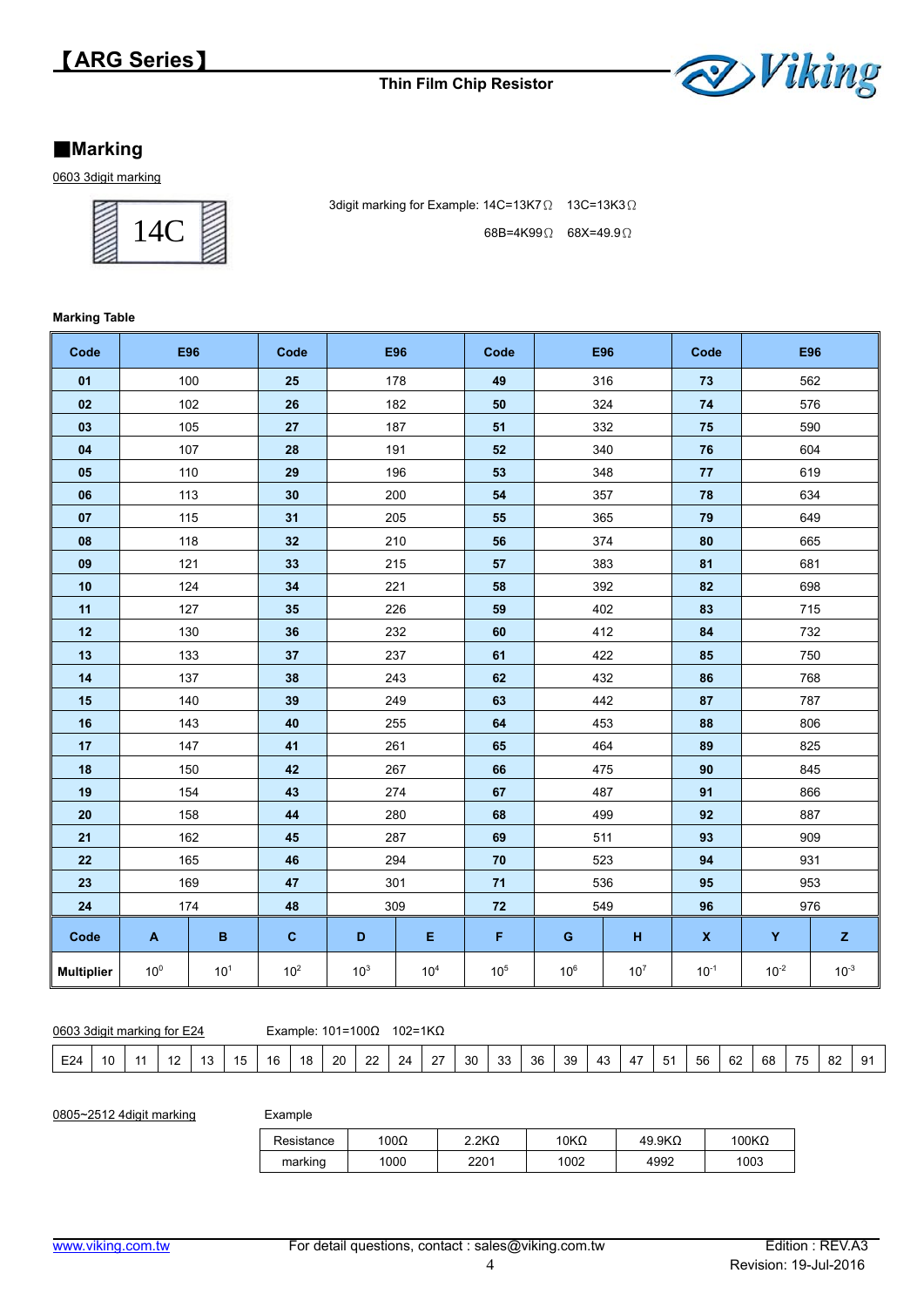

## ■**Packaging**

Packing Quantity & Reel Specifications **Packing Quantity & Reel Specifications** 

| <b>Type</b> | ØA              | ØB           | ØC             | W             |                | Paper<br>Tape (EA) | <b>Emboss</b><br><b>Plastic</b><br>Tape (EA) |
|-------------|-----------------|--------------|----------------|---------------|----------------|--------------------|----------------------------------------------|
| ARG02       | $178.0 \pm 1.0$ | $60.0 + 1.0$ | $13.5 \pm 0.7$ | $9.5 \pm 1.0$ | $11.5 \pm 1.0$ | 10.000             |                                              |
| ARG03       | 178.0±1.0       | $60.0 + 1.0$ | $13.5 \pm 0.7$ | $9.5 \pm 1.0$ | $11.5 \pm 1.0$ | 5.000              |                                              |
| ARG05       | $178.0 \pm 1.0$ | $60.0 + 1.0$ | $13.5 \pm 0.7$ | $9.5 \pm 1.0$ | $11.5 \pm 1.0$ | 5.000              |                                              |
| ARG06       | 178.0±1.0       | $60.0 + 1.0$ | $13.5 \pm 0.7$ | $9.5 \pm 1.0$ | $11.5 \pm 1.0$ | 5.000              |                                              |



Paper Tape Specifications



Unit: mm

| Type  | А               | в               | W               | Е              |                | P <sub>0</sub>  | P <sub>1</sub>  | P <sub>2</sub> | $\Phi D_0$      |                 |
|-------|-----------------|-----------------|-----------------|----------------|----------------|-----------------|-----------------|----------------|-----------------|-----------------|
| ARG02 | $0.70{\pm}0.05$ | .16±0.05        | $8.00 \pm 0.10$ | $.75{\pm}0.05$ | $3.5 \pm 0.05$ | $4.00 \pm 0.10$ | $2.00+0.05$     | $2.00+0.05$    | 1.55±0.05       | $0.40 \pm 0.03$ |
| ARG03 | $.10{\pm}0.05$  | $.90 \pm 0.05$  | $8.00 \pm 0.10$ | .75±0.05       | $3.5 \pm 0.05$ | $4.00 \pm 0.10$ | $4.00 \pm 0.10$ | $2.00+0.05$    | $1.55 \pm 0.05$ | $0.60 \pm 0.03$ |
| ARG05 | $.60 \pm 0.05$  | $2.37 \pm 0.05$ | $8.00 \pm 0.10$ | $.75{\pm}0.05$ | $3.5 \pm 0.05$ | $4.00 \pm 0.10$ | $4.00 \pm 0.10$ | $2.00+0.05$    | 1.55±0.05       | $0.75 \pm 0.05$ |
| ARG06 | $2.00 \pm 0.05$ | $3.55 \pm 0.05$ | $8.00 + 0.10$   | .75±0.05       | $3.5 \pm 0.05$ | $4.00 \pm 0.10$ | $4.00+0.10$     | $2.00+0.05$    | $1.55 \pm 0.05$ | $0.75 \pm 0.05$ |

Peel force of top cover tape

■ The peel speed shall be about 300mm/min±5%

■ The peel force of top cover tape shall be between 8gf to 60gf



Unit: mm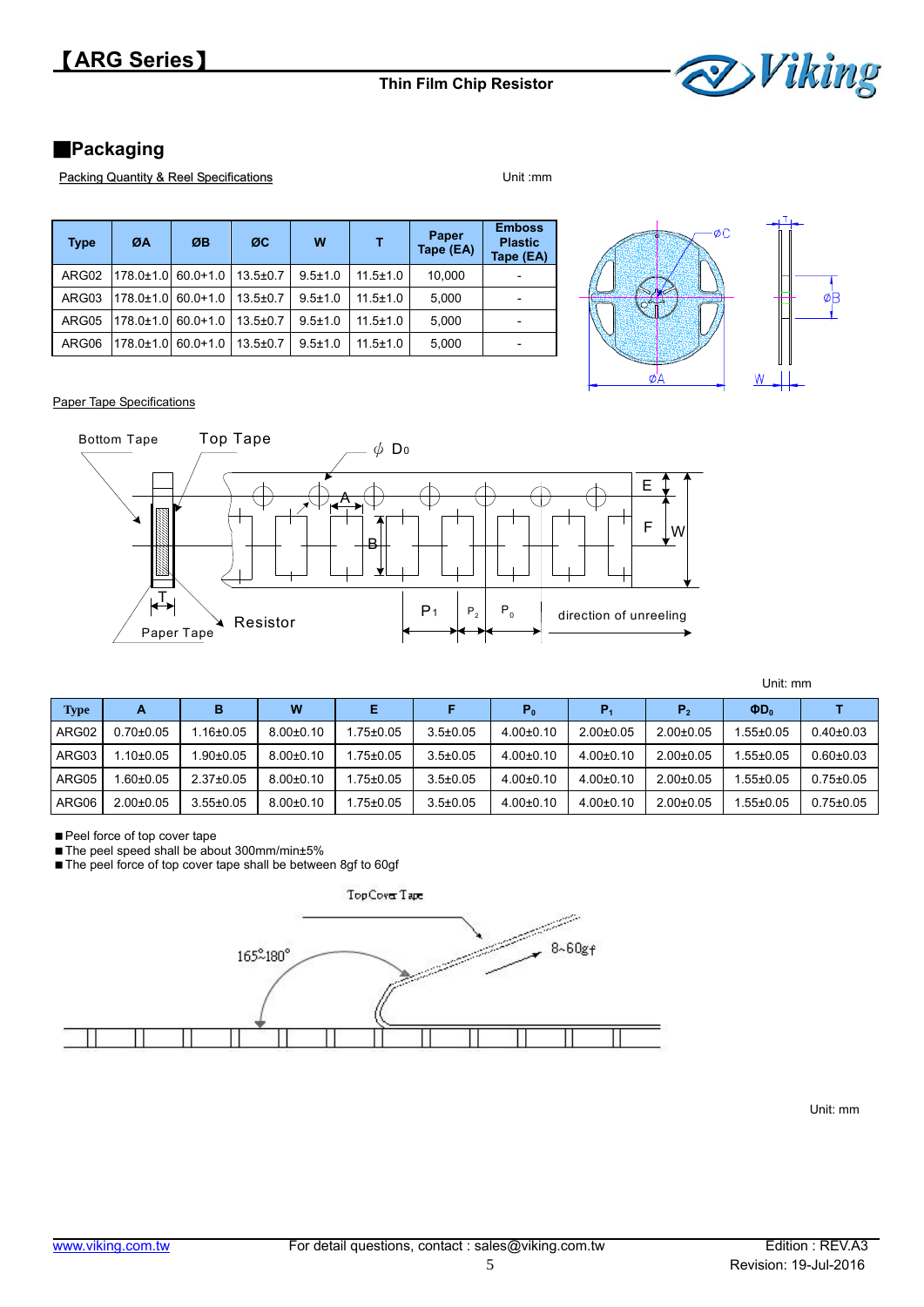

## ■**Recommend Land Pattern District and Pattern Unit: mm**



| <b>Type</b> |      | в    | с              |
|-------------|------|------|----------------|
| ARG02       | 0.50 | 0.50 | $0.60 + 0.2$   |
| ARG03       | 0.80 | 1.00 | $0.90 + 0.2$   |
| ARG05       | 1.00 | 1.00 | $1.35 \pm 0.2$ |
| ARG06       | 2.00 | 1.15 | $1.70 + 0.2$   |